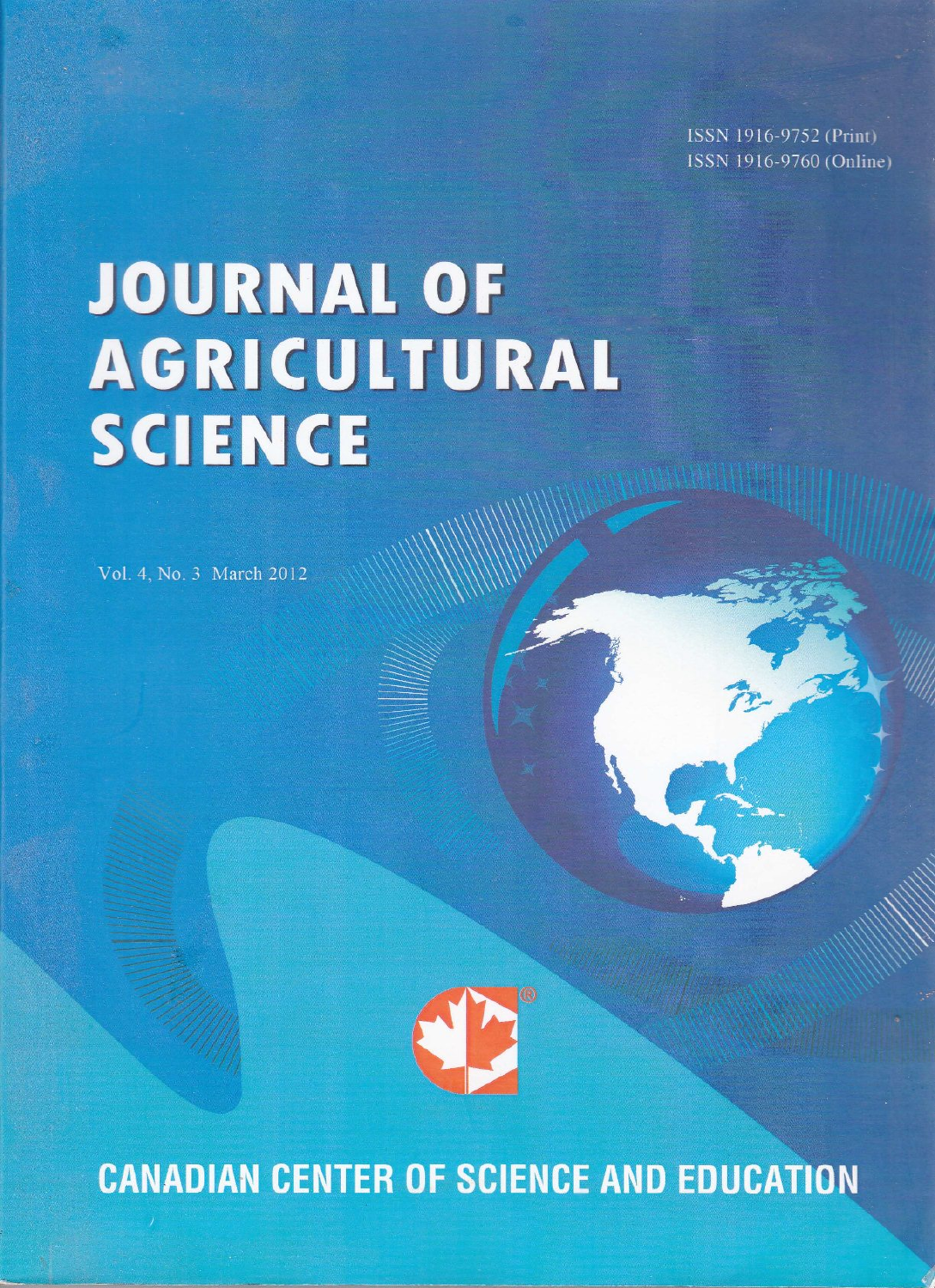## Rice Yield Estimation Using Landsat ETM+ Data and Field **Observation**

I Wayan Nuarsa (Corresponding author) Faculty of Agriculture, Udayana University Kampus Bukit Jimbaran 80361, Bali, Indonesia Tel: 62-361-703-602 E-mail: nuarsa@ymail.com

Fumihiko Nishio Center for Environmental Remote Sensing, Chiba University 1-33 Yayoi-cho, Inage-ku, Chiba-shi 263-8522, Japan Tel: 81-043-290-3836 E-mail: fnishio@faculty.chiba-u.jp

Chiharu Hongo

Center for Environmental Remote Sensing, Chiba University 1-33 Yayoi-cho, Inage-ku, Chiba-shi 263-8522, Japan Tel: 81-043-290-3859 E-mail: hongo@faculty.chiba-u.jp

| Received: July $11, 2011$ | Accepted: July 25, 2011 | Online Published: December 29, 2011        |
|---------------------------|-------------------------|--------------------------------------------|
| doi:10.5539/jas.v4n3p45   |                         | URL: http://dx.doi.org/10.5539/jas.v4n3p45 |

*The research is financed by Japan Society for the Promotion of Science (JSPS) Ronpaku, Japan* 

#### **Abstract**

Forecasting rice yield before harvest time is important to supporting planners and decision makers to predict the amount of rice that should be imported or exported and to enable governments to put in place strategic contingency plans for the redistribution of food during times of famine. This study used the Normalized Difference Vegetation Index (NDVI) of Landsat Enhanced Thematic Mapper plus (ETM+) images of rice plants to estimate rice yield based on field observation. The result showed that the rice yield could be estimated using the exponential equation of  $y = 0.3419e^{4.1587x}$ , where y and x are rice yield and NDVI, respectively. The  $R^2$  and SE of the estimation were 0.852 and 0.077 ton/ha, respectively. An accuracy assessment of rice yield estimation using Landsat images was performed by comparing the rice yields from the estimation result and the reference data. The results show that the linear relationship with the  $R^2$  and SE of the estimation were 0.9262 and 0.21 ton/ha, respectively. The  $R^2$  is greater than or equal to 0.8, which demonstrates a strong agreement between the remotely sensed estimation and the reference data. Thus, the Landsat ETM+ has good potential for application to rice yield estimation.

**Keyword:** Rice yield, Estimation, Landsat ETM+, Remote sensing

#### **1. Introduction**

Rice is one of the most important agriculture crops in many countries, and it is a primary food source for more than three billion people worldwide (Khush 2005, Yang *et al*. 2008). Forecasting crop yield well before harvest is crucial, especially in regions characterised by climatic uncertainties. Forecasting enables planners and decision makers to predict how much to import in the case of a shortfall or, optionally, to export in the case of a surplus. Forecasting also enables governments to put in place strategic contingency plans for the redistribution of food during times of famine. Therefore, the monitoring of crop development and crop growth and early yield prediction are generally of great importance (Sawasawa 2003, Huang *et al*. 2002).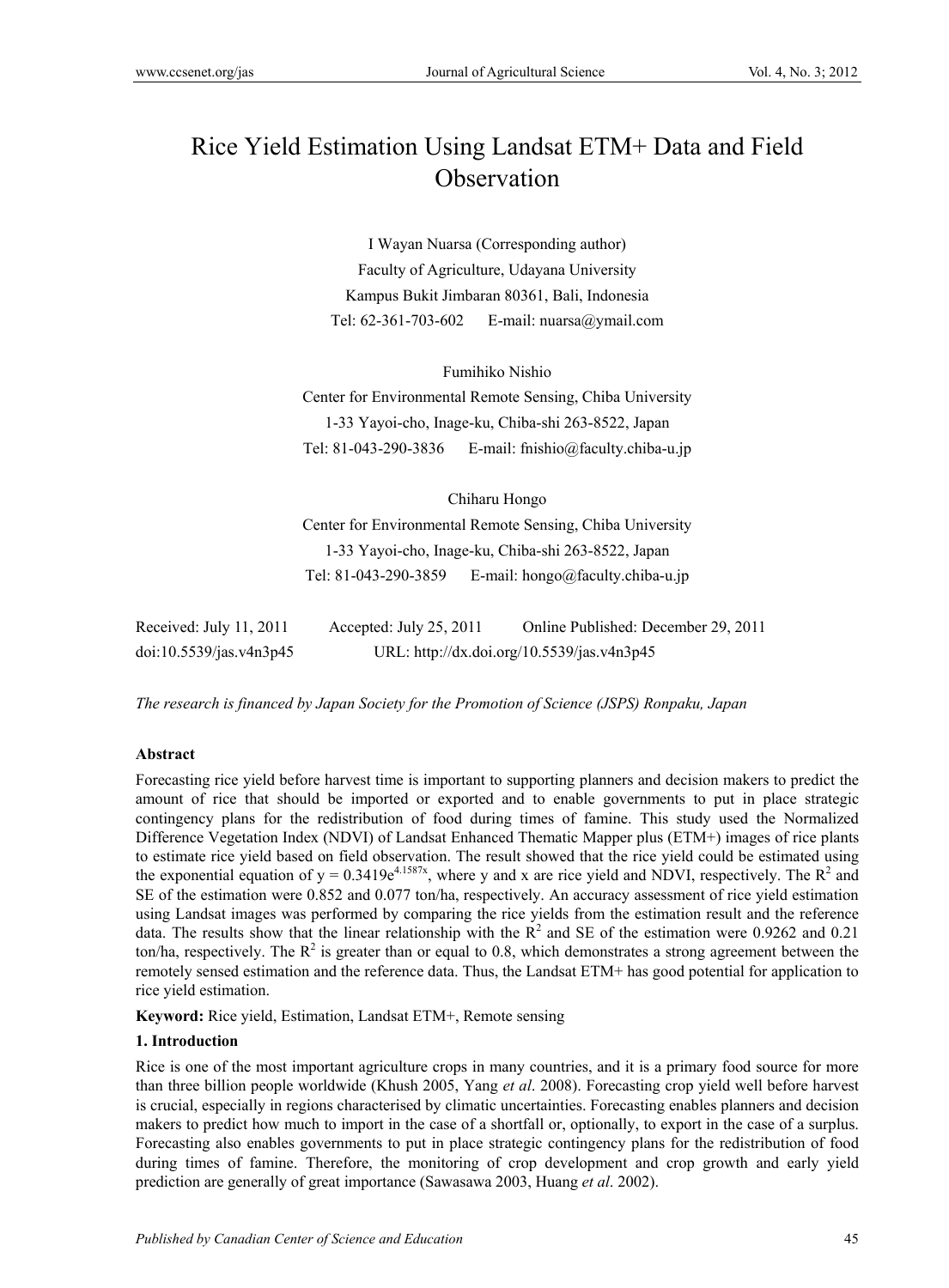Crop yield estimation in many countries is based on conventional techniques of data collection for crop and yield estimation based on ground-based field visits and reports. Such reports are often subjective, costly, time-consuming and prone to large errors due to incomplete ground observation, leading to poor crop yield assessment and crop area estimations (Reynolds et al. 2000). In most countries, the data become available too late for the appropriate actions to be taken to avert food shortage (Sawasawa 2003, Nuarsa *et al*. 2005).

Satellite remote sensing has been widely applied and is recognised as a powerful and effective tool for identifying agriculture crops (Bouvet *et al*. 2009, Pan *et al*. 2010, Niel *et al*. 2003; Nuarsa *et al*. 2011). An important goal of agricultural remote sensing research is to spectrally estimate crop variables related to crop conditions, which can subsequently be entered into crop simulation and yield models (Ahlrichs & Bauer 1983). To utilise the full potential of remote sensing for the assessment of crop conditions and yield prediction, it is essential to quantify the relationships between the agronomic parameters and spectral properties of the crop (Patel *et al*. 1985, Nuarsa & Nishio 2007). Use of satellite spectral data for the estimation of crop yields is an attractive prospect because yield is related to crop vigour, which is related to the spectral response of the crop vigour, which in turn is related to the spectral response of the crop measured by satellite sensors (Barnett & Thompson, 1982). There are reports of various studies on the suitability of satellite data for estimating crop yields. The correlation between the spectral reflectance of crops and agronomic variables has encouraged the application of these data in crop yield models (Tucker *et al*. 1980, Richardson *et al*. 1982).

Some of the research regarding the use of remote sensing in rice yield estimation uses global resolution images, such as those from the National Oceanic and Atmospheric Administration Advanced Very High Resolution Radiometer (NOAA AVHRR), to monitor rice fields (Quarmby *et al*. 1993, Rasmussen 1997, Huang *et al*. 2002). However, the use of the global spatial resolution of satellite imaging has been restricted, particularly in small rice areas, because many types of land cover can appear in one pixel, which reduces the accuracy of the assessment (Strahler *et al*. 2006). In contrast, the utilisation of fine or medium spatial resolution satellite images, especially in session plants, has been limited because fewer images are available during the 120-day rice growth period (Currey *et al*. 1987). Landsat ETM+ has a good temporal, spatial, and spectral resolution for rice monitoring. The revisit time of Landsat ETM+ is 16 days, with a spatial resolution of 30 m. Landsat ETM+ has six bands with the same pixel size, and it has become beneficial in the development of algorithms for rice yield modelling (Christopher 2004).

The objectives of this study include the following: (1) to determine the best rice age for the relationship between rice growth parameters and rice yield; (2) to develop a model for rice yield estimation based on Landsat spectral images (NDVI); and (3) to assess the accuracy of the rice yield estimation model.

#### **2. Study Area, Data and Method**

#### *2.1 Background and study area*

The study area was located in Tabanan Regency, Bali Province, Indonesia, at 8°31'50" S latitude and 115°02'30" E longitude (Figure 1). The Tabanan Regency was selected as the study area because Tabanan is the central area for rice production in Bali. Within the study area, rice plantings are organised by a *Subak*, which is a social organisation centred around farming. The Subak manages irrigation water for approximately 150 – 300 ha of rice fields (Food Crops Agriculture Department 2006). Moreover, rice fields managed by the Subak are often planted at the same time. Due to the wide rice area, this type of farming system can be easily monitored by remote sensing.

#### *2.2 Field observation*

The field observation was conducted at eight stations from the middle of January 2011 to the middle of April 2011. The geographic coordinates of the field observations are shown in Table 1. The parameters measured in the field observation consist of transplanting date, rice variety, inter-row space, inter-plant distance, fertilisers and pesticides used, rice height, level of rice leaf greenness, and rice yield. The rice height and rice leaf greenness were measured using a ruler and the Minolta SPAD-502 leaf chlorophyll meter, respectively. The rice yield sample was performed in area of 2.5 m by 2.5 m in units of kg. The rice production was then converted into units of ton/ha. The measurement of rice height and the level of rice leaf greenness was performed from rice transplanting until harvest.

#### *2.3 Collection of secondary data for rice grain sample*

In addition to collecting rice yield from our field observation, we also collected rice yield from the secondary data (BPS 2009, BPS 2010). These data were used to develop an algorithm for rice yield estimation with satellite images (Landsat images). The following considerations were used to select the rice grain sampling sites: (1) the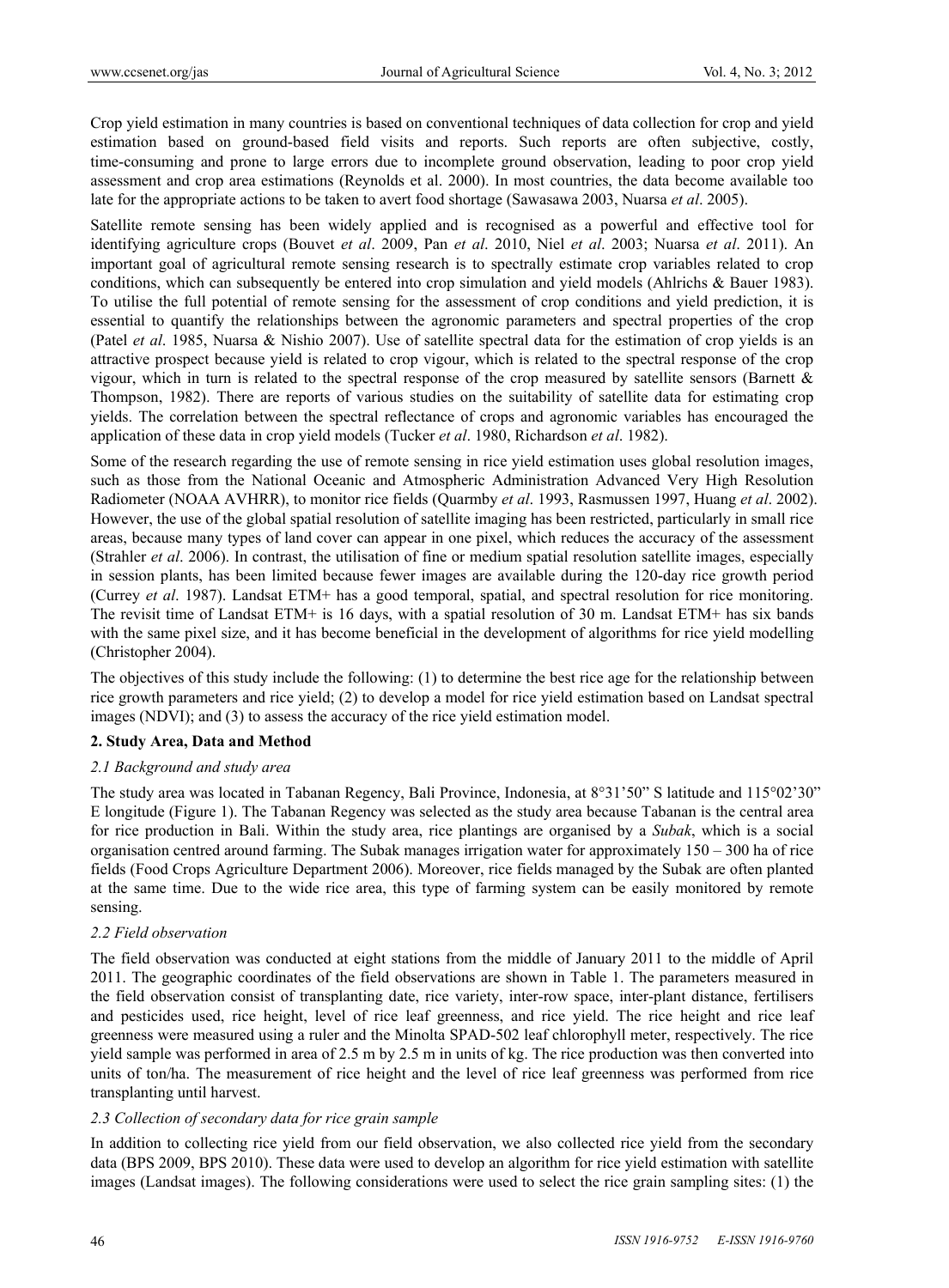planted area should be wide and easily identifiable in Landsat images; (2) the planted area should have the same rice variety; (3) the age of the rice plant exhibits the best relationship between rice growth and rice yield according to the field observation survey. A total of 26 rice yield samples were collected in this study in 2008 and 2009 (Table 2).

#### *2.4 Landsat images*

Landsat ETM+ acquired in 2008 and 2009 were used in this study. This satellite image can be freely downloaded from the NASA website (http://glovis.usgs.gov). The Landsat in 2009 was used to develop the model for rice yield estimation, and the Landsat in 2008 was utilised to assess the accuracy of the model. The total of the Landsat images used in this study are 8 scenes for both 2008 and 2009 (Table 3).

#### *2.5 Data analysis*

There are three steps to the data analysis in this study: analysis of the field observations, digital image processing of Landsat ETM+, and an accuracy assessment of the analysis results.

#### 2.5.1 Data analysis of the field observation

A data analysis of the field observations was performed to determine the relationship between the rice growth parameters and rice yield. The rice height, rice leaf greenness, and their combinations are the main aspects of rice growth evaluated in this study. These parameters can be monitored from the satellite images using a vegetation index. A question arises when the best relationship occurs between rice parameters and rice yield. To address this question, we calculated the relationship between rice height, rice leaf greenness, and rice height times leaf greenness with rice yield at every 7 days of rice age. The highest coefficient of determination  $(R^2)$  and the lowest standard error of estimation (SE) were judged as the best relationship. The  $R^2$  and SE were calculated using the following equation.

$$
R^{2} = 1 - \frac{\sum y - \overline{y}^{2}}{\sum y - y^{2}} \tag{1}
$$

$$
SE = \sqrt{\frac{\sum (y - y')^2}{n}}
$$
 (2)

where  $R^2$ , SE, y, y',  $\bar{y}'$ , and n are the determination coefficient, standard error of estimation, actual value, predicted value, average predicted value, and number of samples, respectively.

#### 2.5.2 Landsat image processing

The first step of Landsat image processing was radiometric correction. The digital number (DN) of the Landsat ETM+ at different acquisition dates was converted to the corrected digital number (cDN) to eliminate the radiometric and atmospheric effects of the images so that they had comparable values. In this study, we used a simple radiometric correction model introduced by Pons & Solé-Sugrañes (1994). The variables used for the radiometric correction are shown in Tables 3 and 4. The form of the model is as follows:

$$
cDN = 1000a(DN - K_l)d^2/[\mu_s S_0 e^{(-\tau_0/\mu_0)}e^{(-\tau_0/\mu_\nu)}]
$$
\n(3)

(i) (if  $250 <$  cDN  $\leq$  318.3; cDN = 254),

(ii) (if cDN > 318.3; cDN *=* 255),

(iii) (if  $\mu_s \le 0$ ; cDN = 255),

where  $cDN =$  corrected digital number

a = gain value of each Landsat band

 $DN =$  digital number

- $K_l$  = radiance value of zone completely under shade
- d = actual Sun-Earth distance

 $\mu$ <sub>s</sub> = cosine of the incident angle

 $S_0$  = exoatmospheric solar irradiance

 $\tau_0$  = optical depth of the atmosphere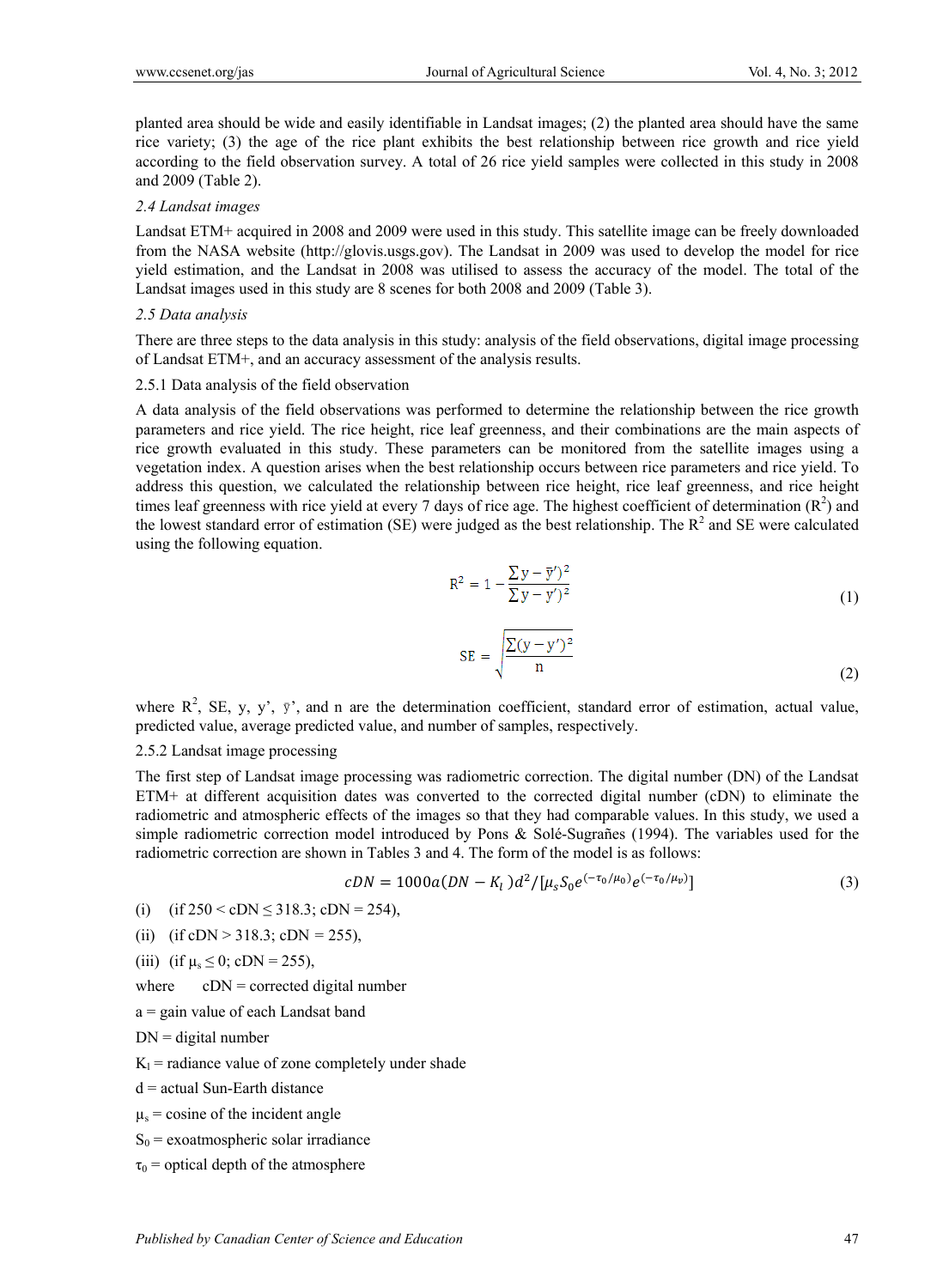$\mu_0$  = cosine of the solar zenith angle

 $\mu_{v}$  = cosine of the sensor view angle

A Landsat spectral was obtained for the location of the rice grain sampling (Table 2). The Normalized Vegetation Index (NDVI) was then calculated according to the following expression:

$$
NDVI = \frac{Infrared\,band - Red\,band}{Infrared\,band + Red\,band}
$$
\n(4)

The red and infrared bands of the NDVI equation were band-3 and band-4 of Landsat respectively, which were radiometrically corrected. The next step is to determine the relationship between NDVI and rice yield with the equation below:

$$
y = f(x) \tag{5}
$$

where y and x are rice yield and NDVI, respectively. To develop the rice yield estimation model, we used the data of rice yield and Landsat images for 2009.

#### 2.5.3 Accuracy assessment

An accuracy assessment was performed to determine the accuracy of the rice yield estimation obtained from the analysis of the Landsat images. The value resulting from the estimated equation (Equation 5) compared with the reference rice yield was obtained from a statistical agency (BPS, 2009). Both the rice yield from the estimated result and the reference data were plotted on the chart to determine the level of agreement between the estimated result and the reference data. Schematically, the research procedure is shown in following flowchart.

#### **3. Result and Discussion**

#### *3.1 Relationship between rice growth parameters and rice yield based on field observations*

There were three parameters of rice growth evaluated in this study: rice plant height, leaf greenness, and plant height times leaf greenness. Tables 5-7 show the field measurement of the third rice growth parameters starting from a rice age of 28 days due to the unmeasured leaf greenness in the early rice age. The trend of rice height increased from the transplanting date to the age of 77 days, and it decreased until harvest time. Similar to rice height, the greenness of the rice leaves also increased from 28 days to 56 days after transplanting and decreased until the harvesting period. For rice height times leaf greenness, the peak value mostly occurred at a rice age of 63 days.

Based on the statistical analysis, the rice plants at 63 days after transplanting showed the best relationship between rice growth parameters and rice yield. From the three parameters evaluated in this study, the rice plant height times leaf greenness provided the highest coefficient of determination  $(R^2)$  and lowest standard error (SE). The  $R^2$  and SE values were 0.9598 and 0.139, respectively, whereas the  $R^2$  and SE for rice height and rice leaf greenness individually were 0.8897 and 0.225 and 0.7171 and 0.364, respectively (Figures 3-5).

The height of rice plants indicates the volume of biomass, and rice leaf greenness expresses the chlorophyll content of the rice plant. The multiplication of rice height by leaf greenness illustrates the total chlorophyll content of the biomass of rice. Chlorophyll is the most important component of the rice plant for photosynthetic activity, which produces carbohydrates to form rice plant tissue and the rice grain, and it has a significant effect on the rice yield at harvesting time. Therefore, the chlorophyll content of the biomass has a close relationship with rice yield.

The highest relationship of all rice growth parameters evaluated in this study with rice yield was found at an age of 63 days. This stage of rice growth represents the peak of its vegetation index and the highest chlorophyll content in its life. This period is also a transition stage of vegetation and generation (Nuarsa & Nishio 2007).

#### *3.2 Relationship between vegetation index of Landsat images and rice yield*

Based on the field observation results, the best rice age for estimating rice yield from rice growth parameters is two months after transplanting. Therefore, an estimation of rice yield using remote sensing data (Landsat ETM+) was performed at that rice age. Landsat ETM+ and location rice grain samples were selected for a rice age of two months. After radiometric correction to the Landsat ETM+ images, the digital values of the rice field in Landsat image were collected, and vegetation index (NDVI) was calculated using equation 4. From the 14 samples selected in the study (Table 8), there was an exponential relationship between NDVI and rice yield, with the equation  $y = 0.3419e^{4.1587x}$  and an  $R^2 = 0.852$  (Figure 6), where y and x are the rice yield and NDVI, respectively.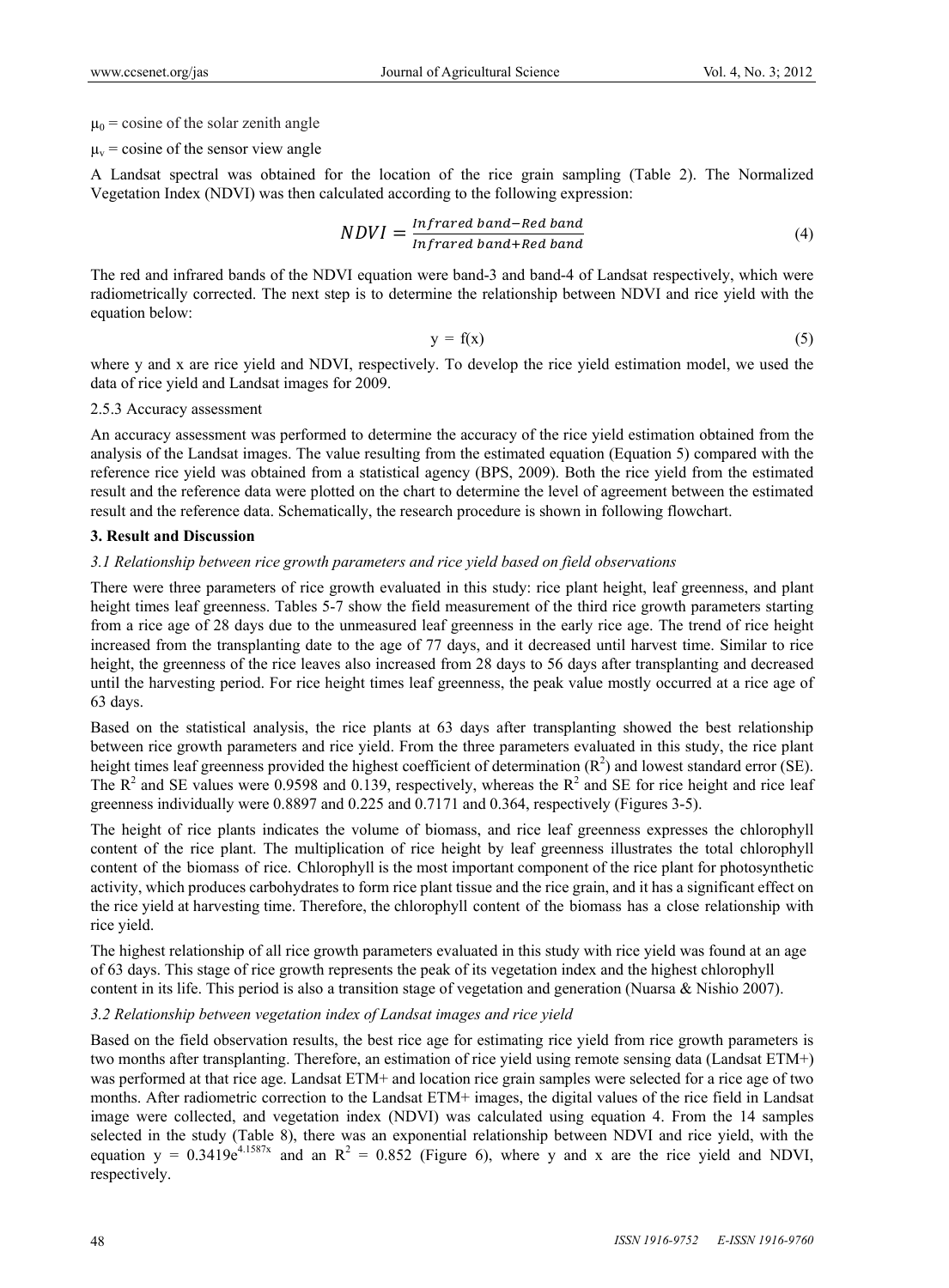The exponential relationship between the NDVI and rice yield indicates that increasing NDVI values at approximately two months will increase the rice yield. Increasing NDVI significantly improves the rice yield at an NDVI value between 0.6 and 0.75. However, above 0.75, any increase in the NDVI value produces only a slight improvement in the rice yield.

The NDVI formula is formed by the red (B3) and near-infrared (B4) bands of Landsat ETM+. The NDVI value is directly proportional to the value of the near-infrared band and is inversely proportional to the value of the red band (Equation 4). An increase of the B3 value will decrease the NDVI value, and an increase of the B4 value will increase the NDVI value. Chlorophyll pigments present in the leaves absorb the red band. The near-infrared reflectance of rice is directly related to green biomass (Casanova *et al.* 1998). In the near-infrared portion, the radiation is scattered by the internal spongy mesophyll leaf structure, which leads to higher values in the near infrared (NIR) channels (Baret & Guyot 1991; Harrison & Jupp 1989). Thus, high NDVI values are indicative of high chlorophyll content. Chlorophyll is the most important component of the rice plant for photosynthetic activity to produce rice plant tissues and the rice grain.

#### *3.3 Accuracy assessment of rice yield estimation*

To determine the accuracy of the rice yield estimation based on the spectral value of Landsat images (NDVI), an accuracy assessment was performed. The collection procedure of the Landsat images and the rice yield sample was the same as with the development of the rice yield estimation model. The Landsat images used in this method were from 2008. The Landsat spectral values (B3, B4, and NDVI), rice yield from the reference, and rice yield resulting from the estimation equation are shown in Table 9. Based on the statistical analysis, there was a linear relationship between the referenced rice yields and the estimated rice yield with the equation  $y = 0.7781x$  $+$  1.1441. The  $R^2$  and standard error of the estimation were 0.9262 and 0.21 ton/ha, respectively (Figure 7). The coefficient of determination greater than or equal to 0.8 demonstrates the strong agreement between the remotely sensed estimation and the reference data (Lillesand & Kiefer 2000, Congalton *et al*. 1983).

#### **3. Conclusions**

The multiplication of rice height by rice leaf greenness at an age of 63 days showed the best relationship with rice yield based on the field observation. The form of this relationship was quadratic, with the equation of  $y =$  $-8E-07x^2 + 0.0067x - 7.1567$ , and the R<sup>2</sup> and SE of the estimation were 0.9589 and 0.139, respectively. The estimation of rice yield using the vegetation index (NDVI) of Landsat ETM+ images produced an exponential relationship with the equation  $y = 0.3419e^{4.1587x}$ , where y and x are rice yield and NDVI, respectively. The R<sup>2</sup> and SE of the estimation were 0.852 and 0.077, respectively. An accuracy assessment of rice yield estimation using Landsat images was performed by comparing the rice yield resulting from the estimation result and the reference data. The result showed a linear relationship with the equation  $y = 0.7781x + 1.1441$ , where y and x were rice yield from the estimate result and reference data, respectively, with the  $R^2$  and SE of the estimation at 0.9262 and 0.21, respectively. The  $R^2$  greater than or equal to 0.8 demonstrates a strong agreement between the remotely sensed estimation and the reference data. Thus, Landsat ETM+ has a good potential for application to rice yield estimation.

#### **Abbreviations**

AVHRR = Advanced Very High Resolution Radiometer

 $B3$ ,  $B4 = Band-3$ ,  $Band-4$ 

BPS = Biro Pusat Statistik (Statistical Center Agency)

cDN = Corrected Digital Number

DN = Digital Number

 $DOY = Day of year$ 

 $ETM<sup>+</sup> = Enhanced Thematic Mapper Plus$ 

 $Landsat = Land satellite.$ 

NASA = National Aeronautics and Space Administration

NDVI = Normalized Difference Vegetation Index

NIR = Near-infrared

NOAA = National Oceanic and Atmospheric Administration

SE = Standard Error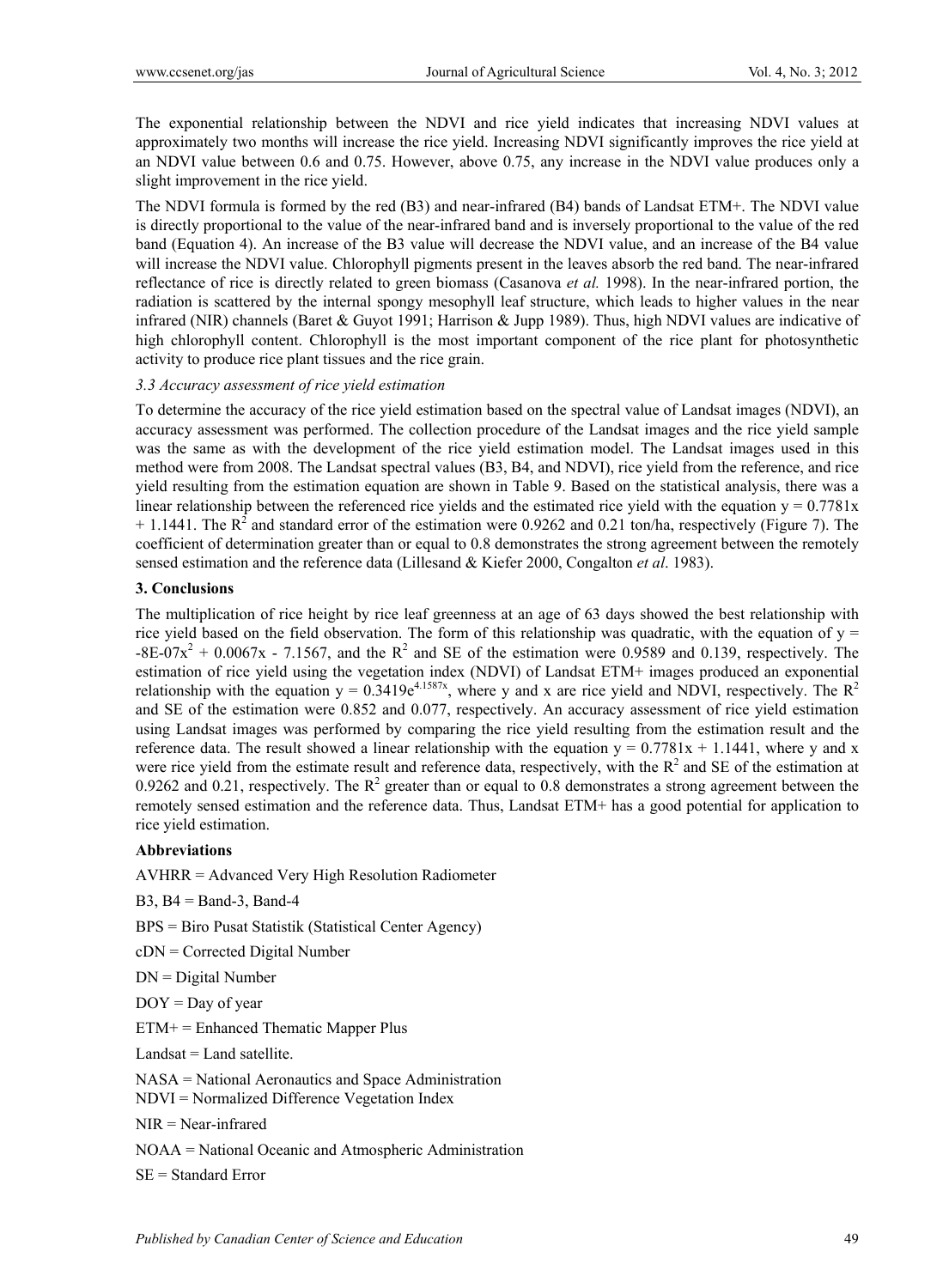#### **Acknowledgments**

I would like to express my profound gratitude to my advisor for his invaluable support, encouragement, supervision, and useful suggestions throughout this research. I am also thankful to JSPS Ronpaku for supporting this PhD work.

#### **References**

Ahlrichs. J. S. & Bauer, M.E. (1983). Relation of agronomic and multispectral reflectance characteristics of spring wheat canopies. *Agronomy Journal*, 75, 987 - 993.

Baret, F. & Guyot, G. (1991). Potentials and limits of vegetation indices for LAI and APAR assessment. *Remote Sensing of Environment*, 35, 161-173.

Barnett, T. L. & Thompson, D. R. (1982). The use of large-area spectral data in wheat yield estimation. *Remote Sensing of Environment*, 12, 509-518.

BPS. (2009). Report of Monthly Rainfall of Bali Province, Indonesia. *Meteorological and Geophysical Agency*, 2, 45-50.

BPS. (2010). Report of Monthly Rainfall of Bali Province, Indonesia. *Meteorological and Geophysical Agency*, 2, 51-56.

Bouvet, A., Le Toan, T. &Lam-Dao, N. (2009). Monitoring of the Rice Cropping System in the Mekong Delta Using ENVISAT/ASAR Dual Polarization Data. *IEEE Trans. Geoscience and Remote Sensing*, 47, pp. 517 – 526.

Casanova, D., Epema, G.F. & Goudriaan, J. (1998). Monitoring rice reflectance at field level for estimating biomass and LAI. *Field Crops Research*, 55, 83-92.

Chander, G., Markham, B.L., Dennis L. & Helder, D.L. (2009). Summary of current radiometric calibration coefficients for Landsat MSS, TM, ETM+, and EO-1 ALI sensors. *Remote Sensing of Environment*, 113, 893-903.

Christopher Small. (2004). The Landsat ETM+ spectral mixing space. *Journal of Remote Sensing of Environment*, 93, 1-17.

Congalton, R.G. & Green, K. (1999). *Assessing the Accuracy of Remotely Sensed Data: Principles and Practices*, 43–70 (Florida: Lewis Publishers).

Congalton, R.G., Oderwald, R.G. & Mead, R.A. (1983). Assessing Landsat Classification Accuracy Using Discrete Multivariate Analysis Statistical Techniques. *PERS*, 49, 1671–1678.

Currey, B., Fraser, A. S. & Bardsley, K. L. (1987). How useful is Landsat monitoring. *Nature*, 328, 587-590.

Dozier, J. (1989). Spectral signature of Alpine snow cover from the Landsat Thematic Mapper. *Remote Sensing of Environment*, 28, 9-22.

Food Crops Agriculture Department. (2006). *Annual report of food crops*, 125–135. (Department Agriculture of Local Government).

Harrison, B. A. & Jupp, D. L. B. (1989). *Introduction to remotely sensed data*, 1, 65. (CSIRO Publications).

Huang, J.F, Tang, S.C., Ousama A.I. & Wang R.C. (2002). Rice yield estimation using remote sensing and simulation. *Journal of Zhejiang University Science*, 3, 461 – 466.

Khush, G.S. (2005). What it will take to feed 5 billion rice consumers in 2030. *International Journal of Molecular Biology*, 59, 1–6.

Lillesand, T. M. and Kiefer, R. W. (2000). *Remote sensing and image interpretation*, 715–735 (New York: Wiley & Son).

Niel, T.G.V. & McVicar, T.R. (2003). A Simple method to improve field-level rice identification: toward operational monitoring with satellite remote sensing. *Australian Journal of Experimental Agriculture*, 43, 379–387.

Nuarsa I.W., Kanno, S., Sugimori, Y. & Nishio, F. (2005). Spectral Characterization of Rice Field Using Multi-Temporal Landsat ETM+ Data. *International Journal of Remote Sensing and Earth* Sciences, 2, 65-71.

Nuarsa, I.W. & Nishio, F. (2007). Relationships between Rice Growth Parameters and Remote Sensing Data. *International Journal of Remote Sensing and Earth Sciences*, 4, 102-112.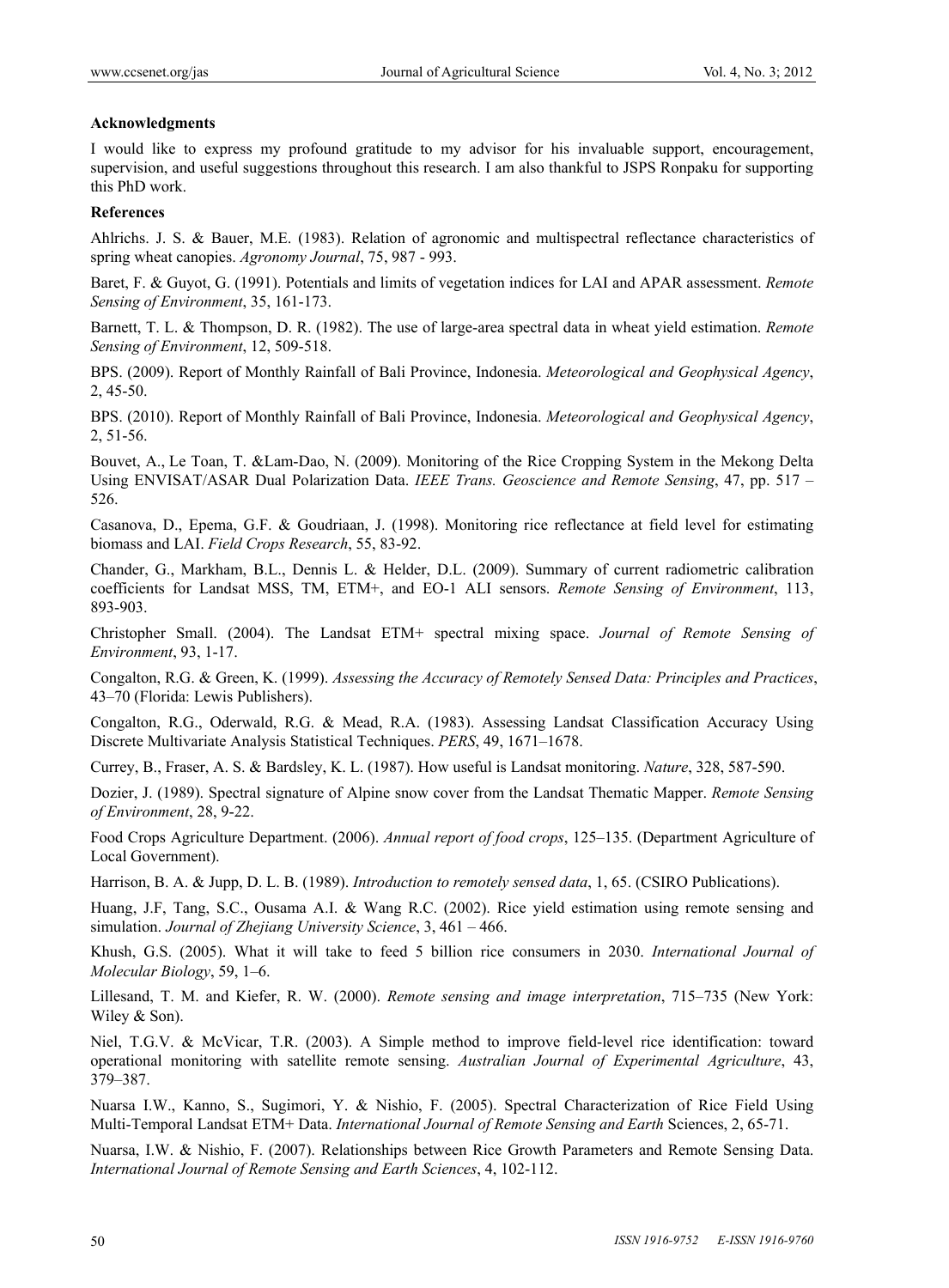Nuarsa, I.W., Nishio, F. & Hongo, C. (2011). Spectral Characteristics and Mapping of Rice Plants Using Multi-Temporal Landsat Data. *Journal of Agriculture Science*, 3, 54-67.

Pan, X.Z., Uchida, S., Liang, Y., Hirano, A. & Sun, B. (2010). Discriminating different landuse types by using multitemporal NDXI in a rice planting area. *International Journal of Remote Sensing*, 31, 585–596.

Patel, N. K., Singh, T. P., Sahai, B. & Patel, M. S. (1985). Spectral response of rice crop and its relation to yield and yield attributes. *International Journal of Remote Sensing,* 6, 657 **-** 664.

Pons, X. & Solé-Sugrañes, L. (1994). A simple radiometric correction model to improve automatic mapping of vegetation from multispectral satellite data. *Remote Sensing of Environment*, 48, 191-204.

Quarmby, N. A., Milnes, M., Hindle, T. L. & Silleos, N. (1993). The use of multi-temporal NDVI measurements from AVHRR data for crop yield estimation and prediction. *International Journal of Remote Sensing*, 14, 199-210.

Rasmussen, M. S. (1997). Operational yield forecast using AVHRR NDVI data: reduction of environmental and inter-annual variability. *International Journal of Remote Sensing*, 18, 1059-1077.

Reynolds, C.A., Yitayew, M., Slack, D.C. Hutchison, C.F., Huete, A., & Petersen, M.S. (2000). Estimating crop yields and production by integrating the FAo crop specific water balance model with real-time satellite data and ground based ancilliary data. *International Journal of Remote Sensing*, 21, 3487-3508.

Richardson, A. J., Wiegand, C. L., Arkin, G. F., Nixon, P. R. & Gerbermann, A . H. (1982). Remotely-sensed spectral indicators of sorghum development and their use in growth. *Agricultural Meteorology*, 26, 11-23.

Sawasawa, Haig L.S. (2003). Crop Yield Estimation: Integrating RS, GIS, and Management Factor. *A case study of Birkoor and Kortigiri Mandals, Nizamabad District India*. Available on http://www.itc.nl/library/papers\_2003/msc/nrm/sawasawa.pdf, 1-9 (April 10, 2011)

Strahler, A. H., Boschetti, L., Foody, G.M., Friedl, M.A., Hansen, M.C., Herold, M., Mayaux, P., Morisette, J.T., Stehman, S.V. & Woodcock, C.E. (2006). Global Land Cover Validation: Recommendations for Evaluation and Accuracy Assessment of Global Land Cover Maps. *Office for Official Publications of the European Communities*. Available: http://wgcv.ceos.org/docs/plenary/wgcv26/GlobalLandCover Validation\_JeffMorisette.pdf (July 25, 2009.)

Tucker, C. J., Holben, B. N., Elgin, J. H. Jr., Mc- Murtrey. (1980). Remote sensing of dry matter accumulation in winter wheat. *Remote Sensing of Environment,* 11, 171-189.

Yang, C.M., Liu, C.C. and Wang, Y.W. (2008). Using Formosat-2 Satellite Data to Estimate Leaf Area Index of Rice Crop. *Journal of Photogrammetry and Remote Sensing*, 13, 253–260.

| N <sub>0</sub> |            |        | Geographic coordinate |                    | Harvesting date |  |
|----------------|------------|--------|-----------------------|--------------------|-----------------|--|
|                | Subak Name | X      | Y                     | Transplanting date |                 |  |
|                | Gadon      | 291319 | 9048755               | 29-Nov-2010        | 27-Feb-2011     |  |
| 2              | Gadon      | 291331 | 9048755               | $1 - Dec-2010$     | 7-Mar-2011      |  |
| 3              | Medah 4    | 290738 | 9049284               | $3 - Jan - 2011$   | 10-Apr-2011     |  |
| 4              | Medah 4    | 290762 | 9049318               | $10$ -Dec-2010     | 21-Mar-2011     |  |
| 5              | Medah 4    | 290200 | 9049257               | $14$ -Dec-2010     | 27-Mar-2011     |  |
| 6              | Bengkel    | 290032 | 9049858               | $2$ -Dec-2010      | 7-Mar-2011      |  |
| 7              | Bengkel    | 290113 | 9050166               | $25-Nov-2010$      | 27-Feb-2011     |  |
| 8              | Bengkel    | 289729 | 9050388               | $4$ -Dec-2010      | 27-Feb-2011     |  |

Table 1. Location coordinates, transplanting date, and harvesting date of the field observations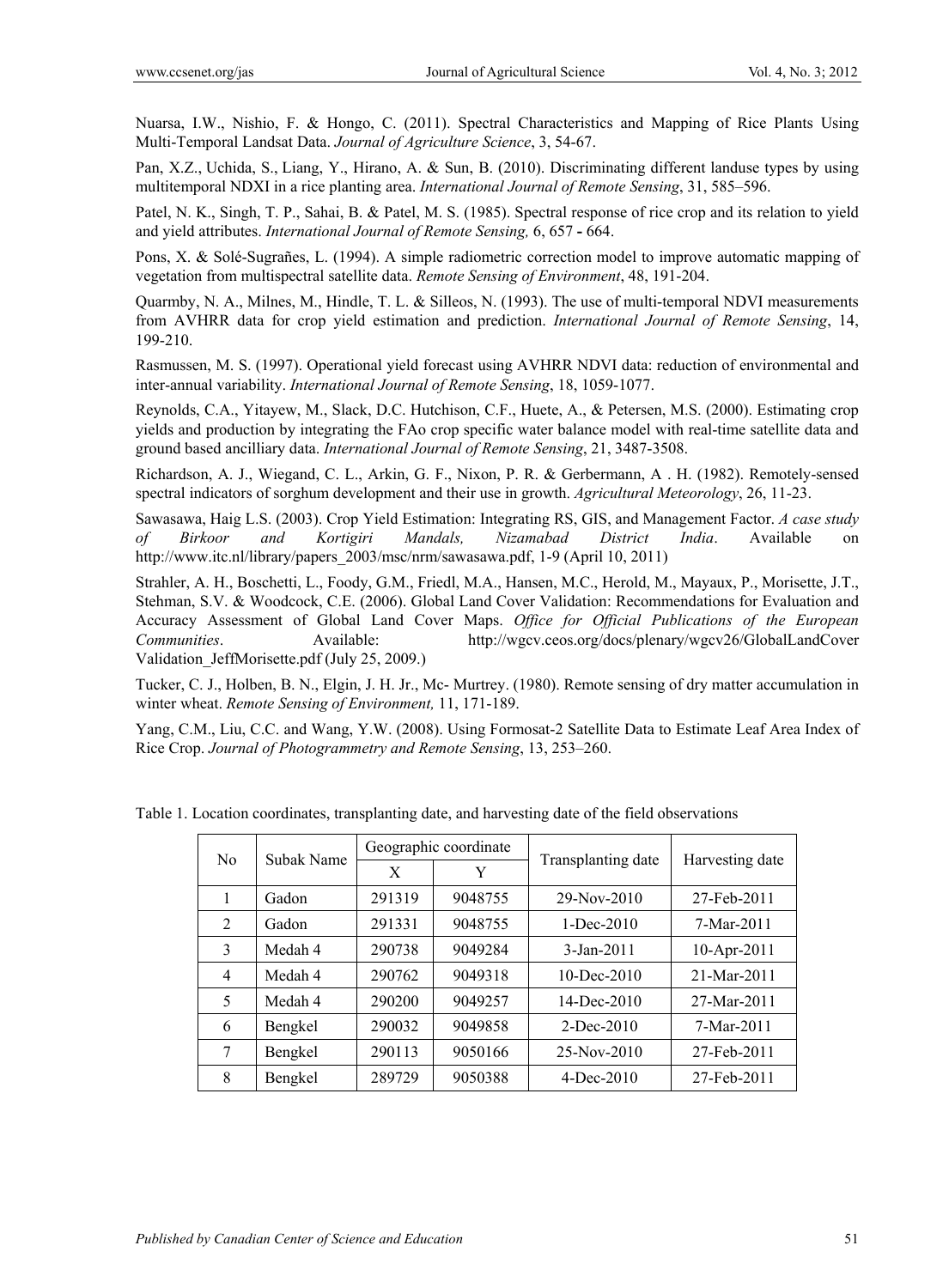|                         |               | Geographic coordinate |         | Transplanting | Harvesting  | Yield  |
|-------------------------|---------------|-----------------------|---------|---------------|-------------|--------|
| N <sub>0</sub>          | Village Name  | Χ                     | Y       | Date          | Date        | Ton/ha |
| $\mathbf{1}$            | Nyambu        | 296565                | 9051325 | 17-Aug-2009   | 19-Nov-2009 | 5.696  |
| $\overline{2}$          | Mengeste      | 294765                | 9070165 | 22-Aug-2009   | 21-Nov-2009 | 6.512  |
| $\overline{\mathbf{3}}$ | Wangaya Gede  | 291555                | 9071665 | 16-Aug-2009   | 20-Nov-2009 | 5.136  |
| $\overline{4}$          | Kuwum         | 297705                | 9061855 | 18-Aug-2009   | 19-Nov-2009 | 6.368  |
| 5                       | Mekar Sari    | 300735                | 9074155 | 18-Aug-2009   | 24-Nov-2009 | 3.584  |
| 6                       | Belalang      | 289245                | 9047545 | 4-Aug-2009    | 6-Nov-2009  | 6.912  |
| $\overline{7}$          | Wanagiri      | 286035                | 9070975 | 11-Mar-2009   | 9-Jun-2009  | 5.152  |
| 8                       | Tunjuk        | 296775                | 9061225 | 12-Mar-2009   | 16-Jun-2009 | 5.504  |
| 9                       | Perean Kangin | 303015                | 9067285 | 14-Mar-2009   | 15-Jun-2009 | 6.128  |
| 10                      | Tengkudak     | 293805                | 9068935 | 10-Mar-2009   | 8-Jun-2009  | 7.648  |
| 11                      | Wangaya Gede  | 290835                | 9070015 | 12-Mar-2009   | 13-Jun-2009 | 5.920  |
| 12                      | Tajem         | 295815                | 9064945 | 6-Feb-2009    | 10-May-2009 | 7.488  |
| 13                      | Kuwum         | 297705                | 9061555 | 22-Jan-2009   | 25-Apr-2009 | 5.152  |
| 14                      | Denbantas     | 295245                | 9058825 | 24-Jan-2009   | 26-Apr-2009 | 6.160  |
| 15                      | Denbantas     | 294495                | 9058435 | 24-Jan-2008   | 23-Apr-2008 | 6.448  |
| 16                      | KukuhMarga    | 297255                | 9057745 | 18-Jan-2008   | 25-Apr-2008 | 6.896  |
| 17                      | Perean Kangin | 302685                | 9069085 | 21-Jan-2008   | 23-Apr-2008 | 6.704  |
| 18                      | Biaung        | 297615                | 9069685 | 21-Jan-2008   | 20-Apr-2008 | 5.968  |
| 19                      | Pupuan Sawah  | 284985                | 9064735 | 28-Mar-2008   | 26-Jun-2008 | 5.344  |
| 20                      | Angseri       | 298185                | 9075355 | 27-Mar-2008   | 3-Jul-2008  | 5.456  |
| 21                      | Apuan         | 299175                | 9075445 | 22-Mar-2008   | 24-Jun-2008 | 7.024  |
| 22                      | Bangli        | 299205                | 9077215 | 24-Mar-2008   | 20-Jun-2008 | 6.064  |
| 23                      | <b>Buruan</b> | 294555                | 9064495 | 25-Mar-2008   | 24-Jun-2008 | 6.736  |
| 24                      | Tengkudak     | 292455                | 9070405 | 22-Mar-2008   | 26-Jun-2008 | 7.328  |
| 25                      | Biaung        | 298035                | 9069415 | 25-Mar-2008   | 25-Jun-2008 | 6.928  |
| 26                      | Senganan      | 295605                | 9073825 | 23-Mar-2008   | 26-Jun-2008 | 7.731  |

| Table 2. Location coordinates, transplanting date, harvesting date, and rice yield of the secondary data |  |  |  |
|----------------------------------------------------------------------------------------------------------|--|--|--|
|                                                                                                          |  |  |  |

Table 3. Values of  $d(1)$ ,  $\mu_0$  (2), and  $K_1(3)$  for every acquisition date of Landsat ETM+ in healthy rice

|                  |      |     |            |         |          | $\rm K_{1}$ |                  |       |       |      |      |
|------------------|------|-----|------------|---------|----------|-------------|------------------|-------|-------|------|------|
| Acquisition date | Path | Row | <b>DOY</b> | d       | $\mu_0$  | ETM1        | ETM <sub>2</sub> | ETM3  | ETM4  | ETM5 | ETM7 |
| 18-Mar-2008      | 116  | 66  | 96         | .00069  | 0.822732 | 45.77       | 27.02            | 14.81 | 25.80 | 2.02 | 0.31 |
| 21-May-2008      | 116  | 66  | 128        | .00928  | 0.776037 | 45.00       | 26.22            | 14.81 | 23.86 | 1.89 | 0.35 |
| 6-Apr-2009       | 116  | 66  | 288        | 0.99718 | 0.892566 | 54.30       | 36.57            | 21.01 | 34.49 | 3.27 | 0.57 |
| 8-May-2009       | 116  | 66  | 80         | 0.99612 | 0.833491 | 42.67       | 24.63            | 11.72 | 20.00 | 1.39 | 0.22 |
| 15-Oct-2009      | 116  | 66  | 112        | .00519  | 0.802622 | 47.32       | 28.61            | 14.81 | 23.86 | 1.89 | 0.31 |
| 21-Mar-2009      | 116  | 66  | 272        | 1.00177 | 0.876194 | 55.85       | 35.77            | 20.39 | 31.59 | 2.77 | 0.48 |
| 22-Apr-2009      | 116  | 66  | 78         | 0.99556 | 0.833224 | 45.77       | 26.22            | 12.34 | 21.93 | 1.77 | 0.22 |
| 29-Sep-2009      | 16   | 66  | 142        | .01230  | 0.75088  | 37.24       | 21.45            | 10.48 | 17.11 | 1.39 | 0.17 |

Sources: (1) Chander *et al.* (2009); (2) our image with calculations; (3) the DN of our image. DOY is the day of year.

Table 4. Values of  $\tau_0(1)$ , S<sub>0</sub>(2), and a(3) for every spectral Landsat band for both healthy and water-deficient rice

| Band             | $\tau_0$ | $S_0$ (Wm <sup>-2</sup> <sub>µm</sub> -1 | a      |
|------------------|----------|------------------------------------------|--------|
| ETM1             | 0.5      | 1997                                     | 0.7757 |
| ETM <sub>2</sub> | 0.3      | 1812                                     | 0.7957 |
| ETM3             | 0.25     | 1533                                     | 0.6192 |
| ETM4             | 0.20     | 1039                                     | 0.9655 |
| ETM5             | 0.125    | 230.8                                    | 0.1257 |
| ETM7             | 0.075    | 849                                      | 0.0437 |

Sources: (1) Dozier (1989); (2) Chander *et al.* (2009); (3) our image with calculations.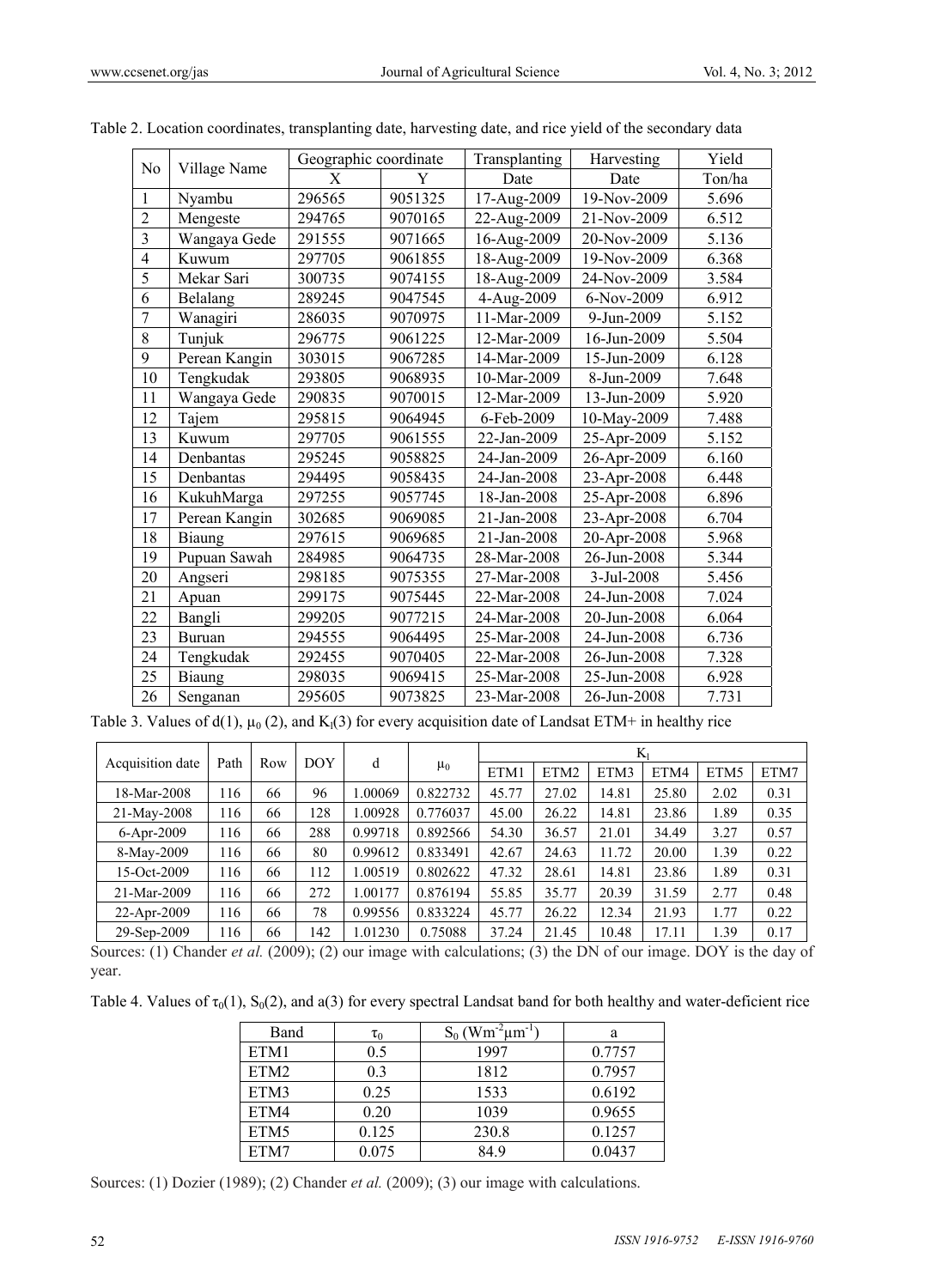Table 5. Plant height at several rice ages

|     |        |        | Rice age (cm) |        |         |        |        |        |  |
|-----|--------|--------|---------------|--------|---------|--------|--------|--------|--|
| Age | $I-1$  | $I-2$  | $II-1$        | $II-2$ | $III-1$ | $IV-1$ | $IV-2$ | $V-1$  |  |
| 28  | 40.91  | 42.22  | 43.51         | 40.18  | 58.72   | 53.65  | 49.74  | 80.46  |  |
| 35  | 60.77  | 62.08  | 54.89         | 54.64  | 63.81   | 71.53  | 70.77  | 85.45  |  |
| 42  | 77.55  | 78.79  | 65.63         | 67.55  | 68.76   | 86.67  | 88.28  | 90.01  |  |
| 49  | 91.24  | 92.34  | 75.74         | 78.90  | 73.55   | 99.04  | 102.26 | 94.14  |  |
| 56  | 101.85 | 102.73 | 85.21         | 88.70  | 78.20   | 108.67 | 112.71 | 97.84  |  |
| 63  | 109.36 | 109.97 | 94.05         | 96.93  | 82.70   | 115.54 | 119.64 | 101.10 |  |
| 70  | 113.79 | 114.06 | 102.25        | 103.61 | 90.01   | 119.66 | 123.04 | 103.94 |  |
| 77  | 115.14 | 114.99 | 109.81        | 108.72 | 91.26   | 121.02 | 122.90 | 106.34 |  |
| 84  | 113.39 | 112.76 | 116.73        | 112.28 | 95.32   | 119.63 | 119.24 | 108.32 |  |
| 91  | 108.56 | 107.38 | 123.02        | 114.28 | 99.23   | 115.48 | 112.06 | 109.86 |  |

### Table 6. Greenness of rice leaves at several rice ages

|     |       |       | Rice greenness (SPAD unit) |       |         |        |       |       |
|-----|-------|-------|----------------------------|-------|---------|--------|-------|-------|
| Age | $I-1$ | $I-2$ | II-1                       | II-2  | $III-1$ | $IV-1$ | IV-2  | V-1   |
| 28  | 35.70 | 35.66 | 34.93                      | 35.09 | 38.66   | 45.11  | 36.48 | 28.96 |
| 35  | 38.22 | 36.62 | 36.83                      | 36.69 | 38.00   | 43.13  | 37.81 | 32.86 |
| 42  | 39.78 | 37.00 | 37.92                      | 37.82 | 37.38   | 41.34  | 38.58 | 35.48 |
| 49  | 40.38 | 36.79 | 38.22                      | 38.47 | 36.83   | 39.75  | 38.77 | 36.82 |
| 56  | 40.01 | 35.99 | 37.71                      | 38.63 | 36.34   | 38.36  | 38.40 | 36.87 |
| 63  | 38.69 | 34.60 | 36.39                      | 38.32 | 34.00   | 37.16  | 37.46 | 35.64 |
| 70  | 36.41 | 32.63 | 34.27                      | 37.53 | 35.53   | 36.16  | 35.95 | 33.12 |
| 77  | 33.16 | 30.06 | 31.35                      | 36.25 | 35.21   | 35.35  | 33.87 | 29.32 |
| 84  | 28.96 | 26.91 | 27.63                      | 34.50 | 34.96   | 34.74  | 31.22 | 24.24 |
| 91  | 23.79 | 23.17 | 23.10                      | 32.26 | 34.76   | 34.33  | 28.01 | 17.87 |

Table 7. Height times greenness of rice leaves at several rice ages

|     |         | Rice height x Rice greenness |         |         |         |         |         |         |  |  |
|-----|---------|------------------------------|---------|---------|---------|---------|---------|---------|--|--|
| Age | $I-1$   | $I-2$                        | $II-1$  | $II-2$  | $III-1$ | $IV-1$  | $IV-2$  | $V-1$   |  |  |
| 28  | 1460.53 | 1505.43                      | 1519.59 | 1409.67 | 2270.52 | 2420.17 | 1814.41 | 2330.04 |  |  |
| 35  | 2322.82 | 2273.57                      | 2021.44 | 2005.09 | 2424.57 | 3085.21 | 2676.10 | 2808.12 |  |  |
| 42  | 3084.89 | 2915.10                      | 2489.13 | 2554.89 | 2570.38 | 3583.01 | 3405.56 | 3193.76 |  |  |
| 49  | 3684.00 | 3396.97                      | 2894.66 | 3035.21 | 2709.07 | 3937.24 | 3964.84 | 3466.01 |  |  |
| 56  | 4075.16 | 3697.29                      | 3213.09 | 3426.68 | 2841.73 | 4168.30 | 4328.04 | 3607.24 |  |  |
| 63  | 4231.18 | 3805.27                      | 3422.57 | 3714.40 | 2811.77 | 4293.37 | 4481.29 | 3603.13 |  |  |
| 70  | 4142.67 | 3721.29                      | 3504.32 | 3887.98 | 3198.15 | 4326.40 | 4422.74 | 3442.71 |  |  |
| 77  | 3818.01 | 3456.84                      | 3442.61 | 3941.52 | 3213.68 | 4278.09 | 4162.58 | 3118.29 |  |  |
| 84  | 3283.38 | 3034.54                      | 3224.80 | 3873.60 | 3332.10 | 4155.90 | 3723.03 | 2625.54 |  |  |
| 91  | 2582.74 | 2488.16                      | 2841.33 | 3687.29 | 3449.16 | 3964.06 | 3138.35 | 1963.44 |  |  |

Table 8. Samples of Landsat image pixels of B3, B4, NDVI, and rice yield

| B <sub>3</sub> | <b>B4</b> | <b>NDVI</b> | Rice yield |  |
|----------------|-----------|-------------|------------|--|
|                |           |             | Ton/ha     |  |
| 27.21          | 137.21    | 0.67        | 5.70       |  |
| 27.11          | 138.01    | 0.71        | 6.51       |  |
| 24.41          | 130.02    | 0.68        | 5.14       |  |
| 28.17          | 136.81    | 0.69        | 6.37       |  |
| 32.80          | 125.43    | 0.59        | 3.58       |  |
| 26.54          | 142.90    | 0.73        | 6.91       |  |
| 23.09          | 153.69    | 0.63        | 5.15       |  |
| 27.83          | 154.11    | 0.69        | 5.50       |  |
| 29.69          | 148.40    | 0.67        | 6.13       |  |
| 34.33          | 168.07    | 0.73        | 7.65       |  |
| 29.48          | 155.59    | 0.68        | 5.92       |  |
| 30.25          | 158.85    | 0.74        | 7.49       |  |
| 26.31          | 153.87    | 0.64        | 5.15       |  |
| 27.88          | 162.98    | 0.71        | 6.16       |  |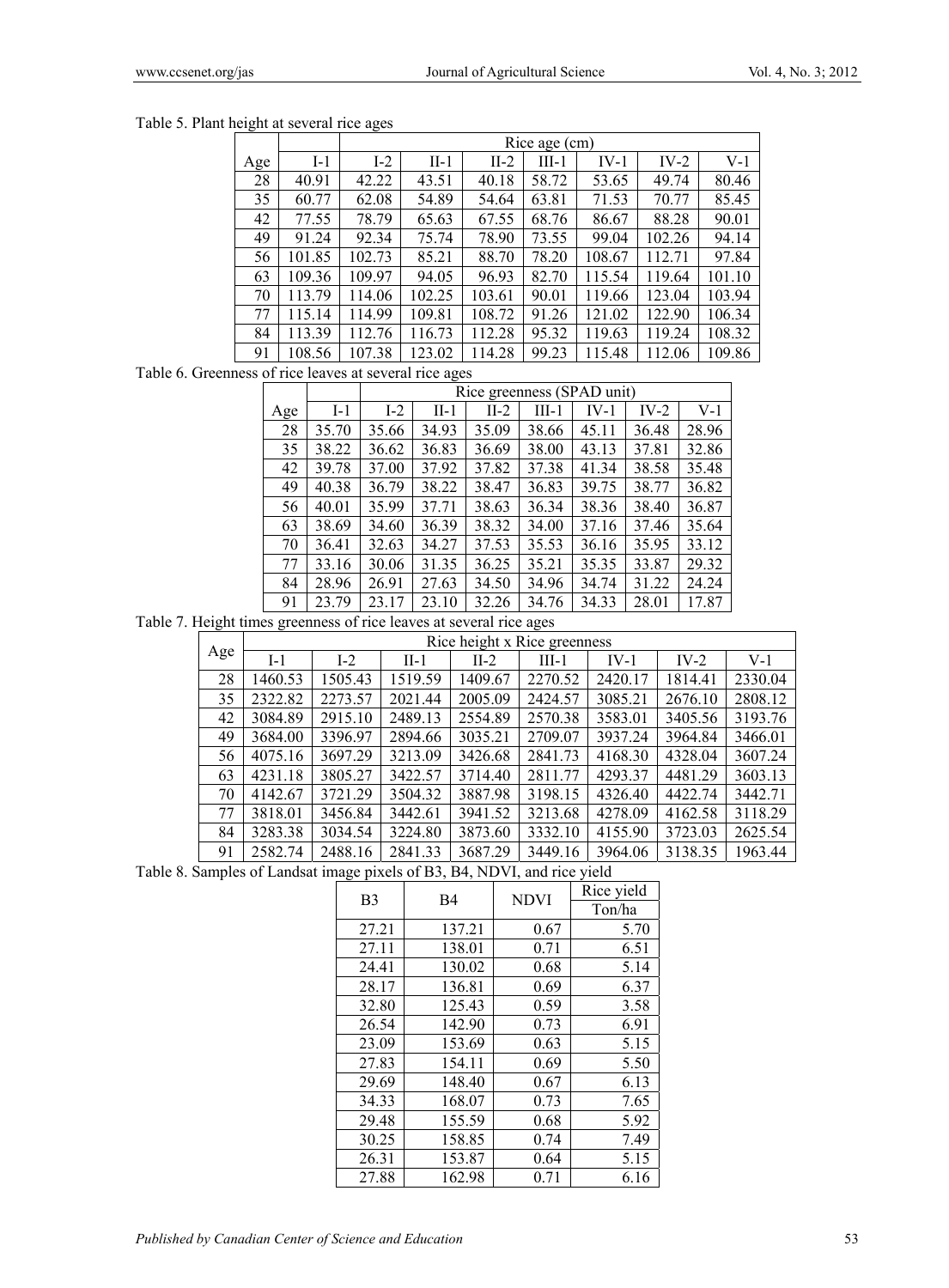| B <sub>3</sub> | <b>B4</b> | <b>NDVI</b> |           | Rice yield (ton/ha) |
|----------------|-----------|-------------|-----------|---------------------|
|                |           |             | Reference | Estimation          |
| 25.97          | 148.55    | 0.70        | 7.23      | 6.35                |
| 29.20          | 168.82    | 0.71        | 6.90      | 6.42                |
| 26.84          | 159.11    | 0.71        | 7.03      | 6.59                |
| 30.40          | 157.29    | 0.68        | 5.97      | 5.69                |
| 31.16          | 146.86    | 0.65        | 5.34      | 5.10                |
| 31.16          | 157.24    | 0.67        | 5.46      | 5.53                |
| 28.96          | 163.27    | 0.70        | 6.70      | 6.25                |
| 32.11          | 177.31    | 0.69        | 6.06      | 6.11                |
| 28.12          | 165.23    | 0.71        | 6.74      | 6.53                |
| 29.28          | 185.47    | 0.73        | 7.33      | 7.04                |
| 30.11          | 188.69    | 0.72        | 7.18      | 6.96                |
| 31.34          | 223.90    | 0.75        | 8.66      | 7.88                |

Table 9. Comparison between rice yield resulting from the estimation and the reference data



Figure 1. Location map of the study area



Figure 2. Research procedure used in this study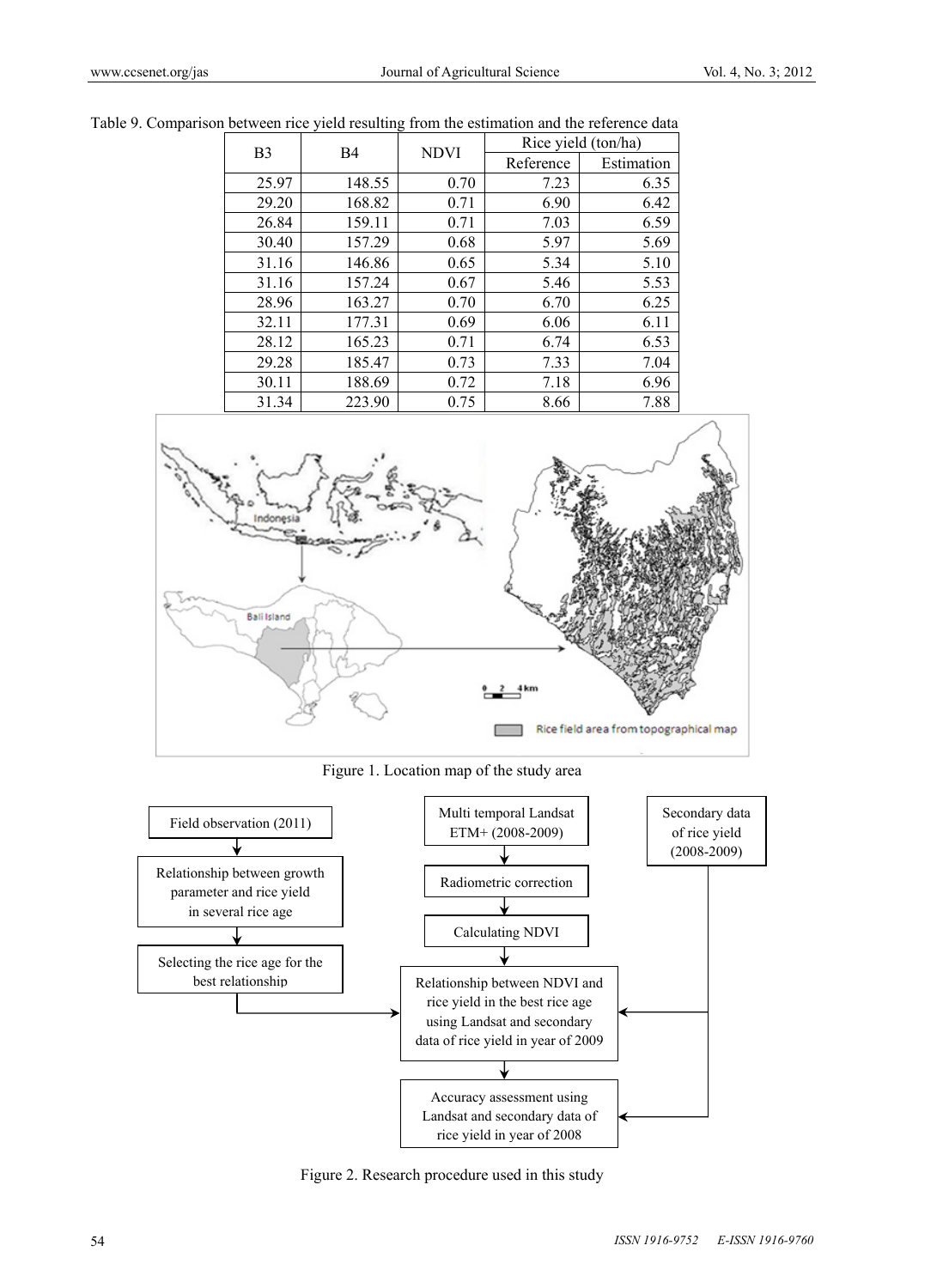

Figure 3. Relationship between rice height and rice yield at 63 days



Figure 4. Relationship between rice leaf greenness and rice yield at 63 days



Figure 5. Relationship between rice height times rice leaf greenness and rice yield at 63 days